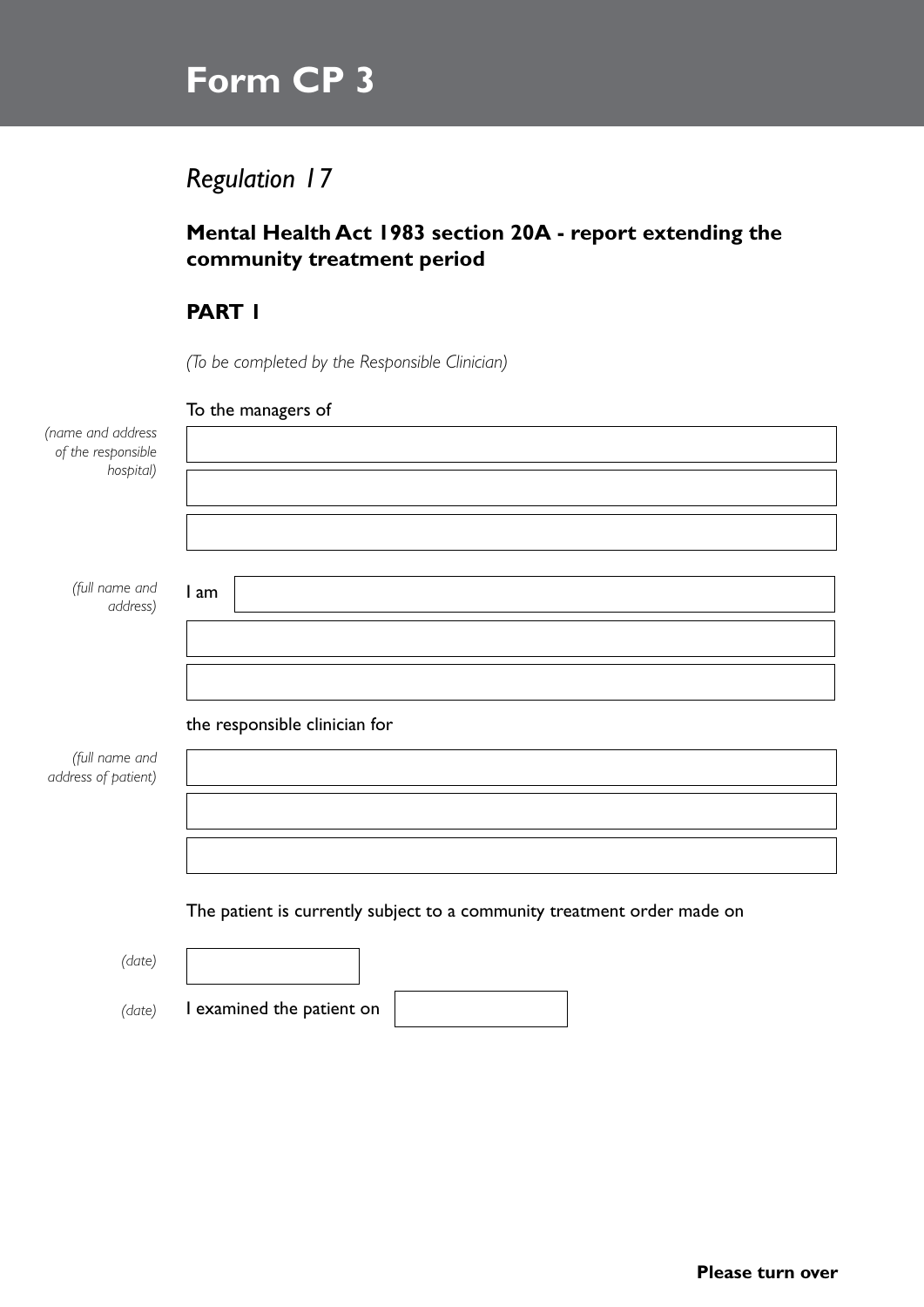In my opinion:

- (a) this patient is suffering from mental disorder of a nature or degree which makes it appropriate for the patient to receive medical treatment
- (b) it is necessary for
	- (i) the patient's health
	- (ii) the patient's safety
	- (iii) the protection of other persons
	- that the patient should receive such treatment
- (c) such treatment can be provided without the patient continuing to be detained in a hospital provided the patient is liable to being recalled to hospital for medical treatment
- (d) it is necessary that the responsible clinician should continue to be able to exercise the power under section 17E(1) to recall the patient to hospital
- (e) taking into account the nature and degree of the mental disorder from which the patient is suffering and all other circumstances of the case, appropriate medical treatment is available to the patient

My opinion is founded on the following grounds

*opinion)*

*(give grounds for* 

*(delete any phrase which is not applicable)*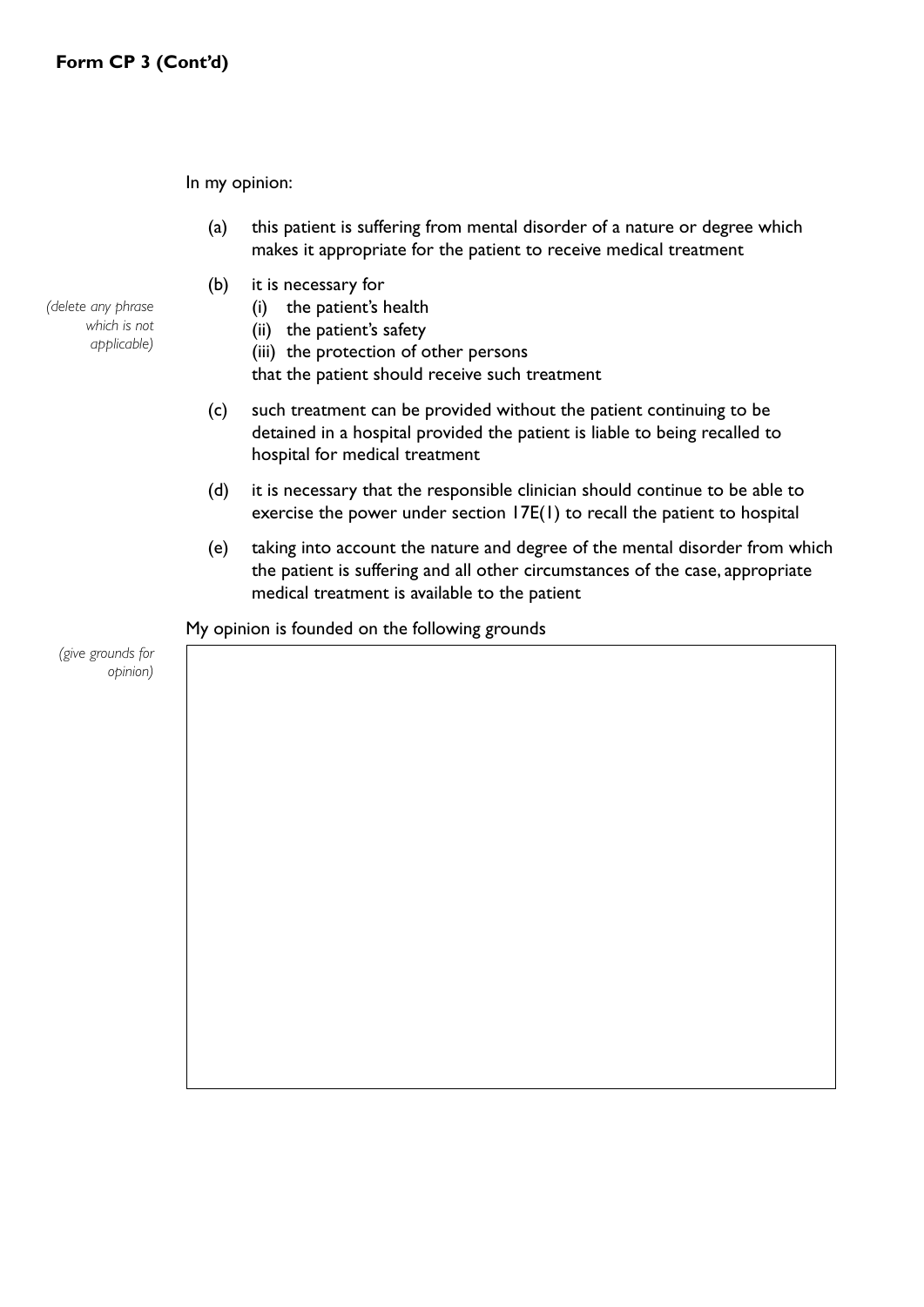I confirm that in determining whether the criterion at (d) above is met, I have considered what risk there would be of deterioration of the patient's condition if he or she were not detained in hospital, with regard to the patient's history of mental disorder and any other relevant factors.

**Signed:** ……………………………………… the Responsible Clinician

**Date:** ……………………………………………………………………

#### **PART 2**

*(To be completed by an approved mental health professional)*

| (full name and<br>address)                                                                                                         |                                                                                                                     |
|------------------------------------------------------------------------------------------------------------------------------------|---------------------------------------------------------------------------------------------------------------------|
| (name of local social<br>services authority)<br>(delete as<br>appropriate)<br>(name of LSSA that<br>approved you, if<br>different) | am acting on behalf of                                                                                              |
|                                                                                                                                    | and am approved to act as an approved mental health professional for the purposes of<br>the Act by that authority/  |
|                                                                                                                                    | I agree that:<br>(i)<br>the above patient meets the criteria for the extension of the community<br>treatment period |
|                                                                                                                                    | <b>AND</b><br>(ii)<br>it is appropriate to extend the community treatment period.                                   |
|                                                                                                                                    | Signed:<br><b>Health Professional</b>                                                                               |
|                                                                                                                                    | Date:<br><b>Please turn over</b>                                                                                    |